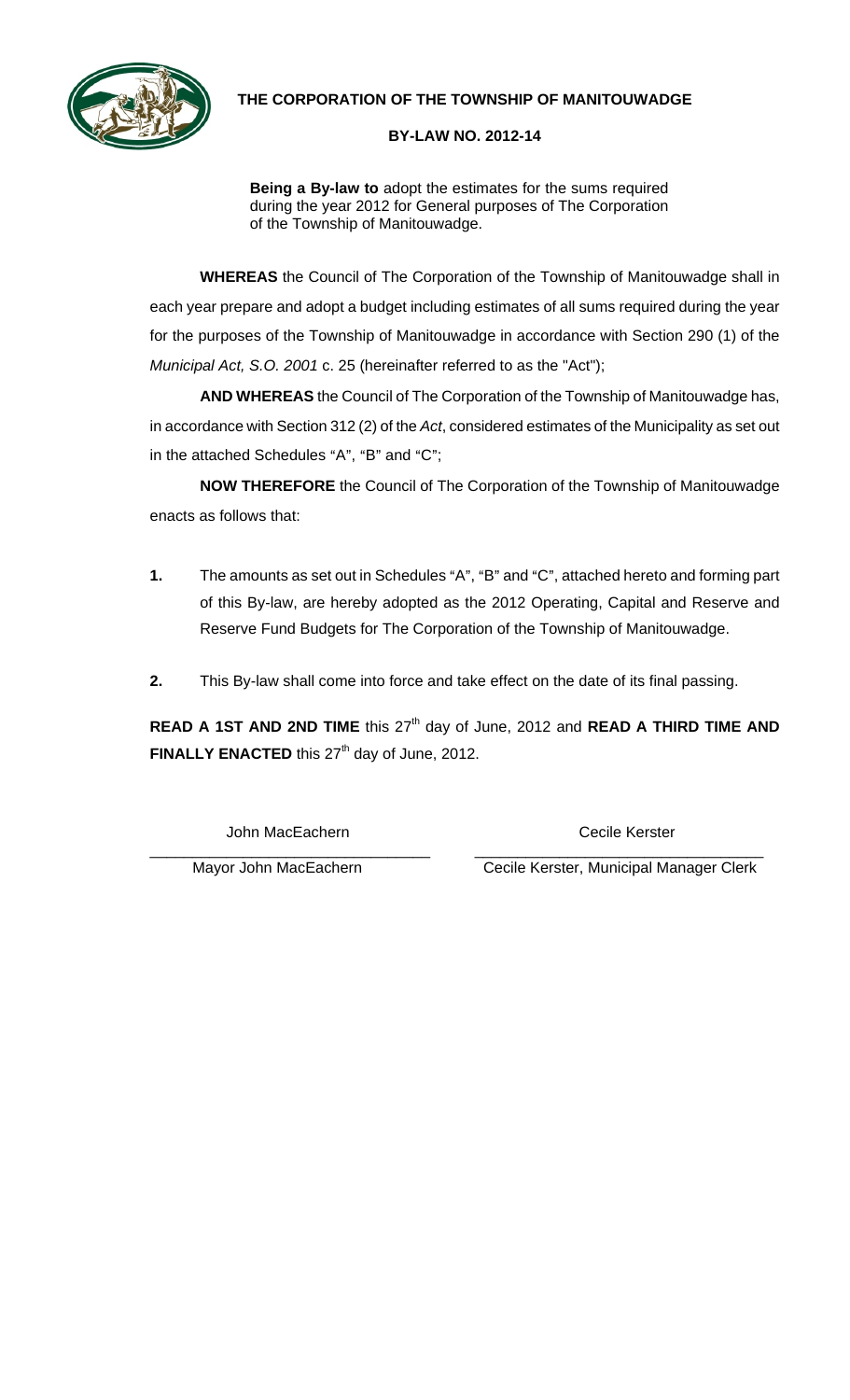| Schedule "A" to By-law No. 2012-14                |                  |                                         |            |                |
|---------------------------------------------------|------------------|-----------------------------------------|------------|----------------|
|                                                   |                  | 2012                                    |            |                |
|                                                   | <b>Estimated</b> | <b>Net Program</b>                      |            |                |
| <b>Net Operating Budget</b>                       | <b>Revenues</b>  | <b>Estimated</b><br><b>Expenditures</b> |            | Cost           |
|                                                   |                  |                                         |            |                |
| <b>General Revenues</b>                           | 1,817,743.00     | -                                       |            | (1,817,743.00) |
| <b>Council and Elections</b>                      | -                | 91,285.00                               |            | 91,285.00      |
| Administration/Housing                            | 214,045.00       | 1,240,166.00                            |            | 1,026,121.00   |
| Protection                                        | 24,660.00        | 932,254.00                              |            | 907,594.00     |
| Health, Cemetery                                  | 400.00           | 175,087.00                              |            | 174,687.00     |
| Transportation, Roadways, Street Lighting         | 21,765.00        | 809,635.00                              |            | 787,870.00     |
| Airport                                           | 58,600.00        | 131,060.00                              |            | 72,460.00      |
| <b>Water and Sewer</b>                            | 656,780.00       | 720,170.00                              |            | 63,390.00      |
| Solid Waste                                       | 2,910.00         | 192,545.00                              |            | 189,635.00     |
| Parks, Programs, Pool                             | 35,950.00        | 127,518.00                              |            | 91,568.00      |
| Recreation Admin. /Community Centre               | 45,373.00        | 563,394.00                              |            | 518,021.00     |
| Golf Course and Ski Hill                          | 107,175.00       | 242,190.00                              |            | 135,015.00     |
| <b>Golf Clubhouse</b>                             | 30,700.00        | 58,295.00                               |            | 27,595.00      |
| Library                                           | 28,056.00        | 151,767.00                              |            | 123,711.00     |
| Building, Planning and Adjustment                 | 4,500.00         | 23,050.00                               |            | 18,550.00      |
| <b>Economic Development</b>                       | 41,665.00        | 227,350.00                              |            | 185,685.00     |
| <b>Total Net Operating Costs</b>                  | \$3,090,322.00   | \$5,685,766.00                          | \$         | 2,595,444.00   |
| <b>Revenue Fund Transfers to Capital</b>          |                  |                                         | \$         | 168,095.30     |
| <b>Revenue Fund Net Contributions to Reserves</b> |                  | \$                                      | 173,000.00 |                |
| Total Amount to be Raised by Taxation or PIL      |                  |                                         | \$         | 2,936,539.30   |
|                                                   |                  |                                         |            |                |
|                                                   |                  |                                         |            |                |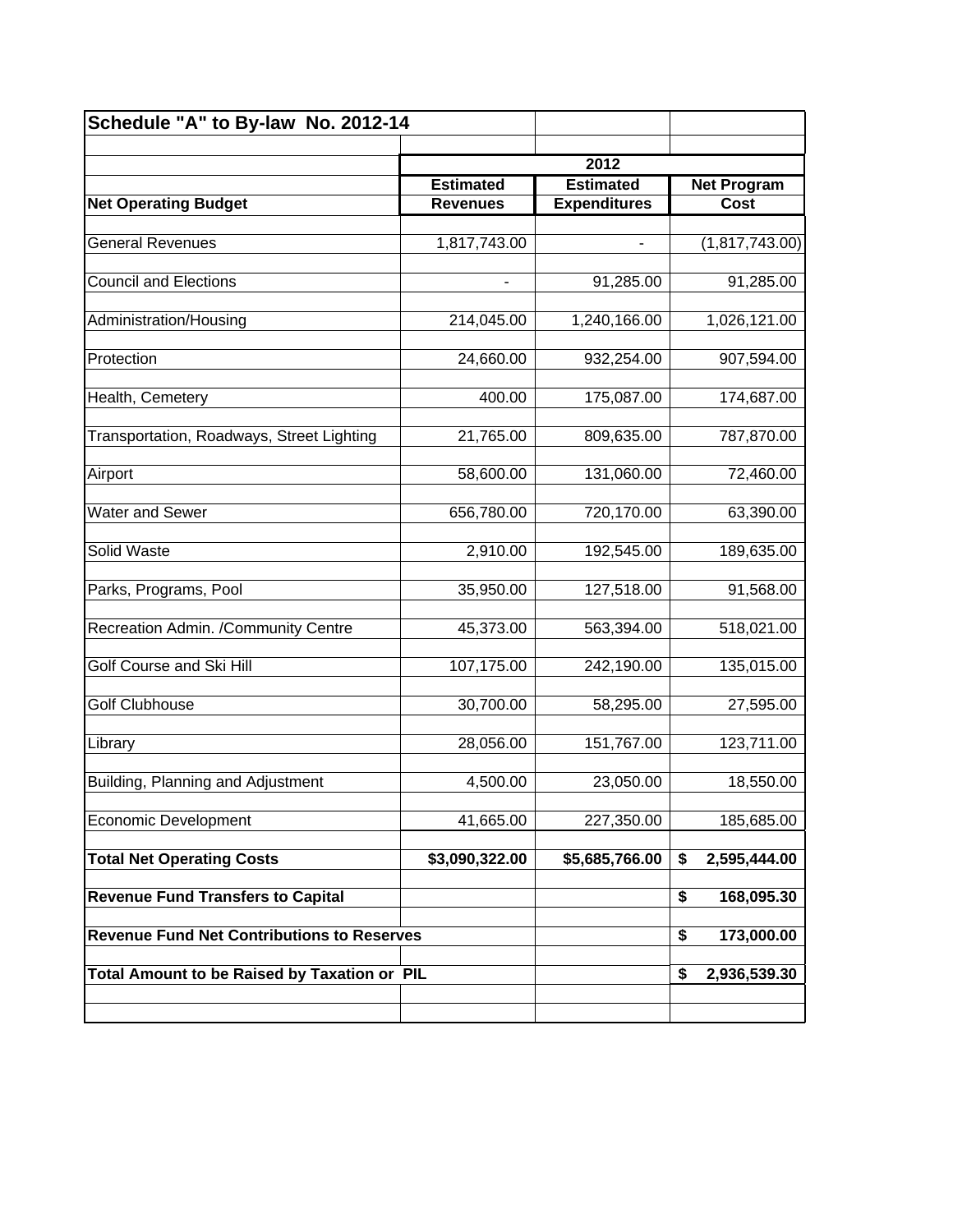| Schedule "B" to By-law # 2012-14            |                        |                        |                 |                              |                            |                  |                                  | Page 24      |
|---------------------------------------------|------------------------|------------------------|-----------------|------------------------------|----------------------------|------------------|----------------------------------|--------------|
| <b>Capital Fund Continuity - 2012</b>       |                        |                        |                 |                              |                            |                  |                                  |              |
|                                             |                        | <b>Funding Sources</b> |                 |                              |                            |                  |                                  |              |
|                                             | <b>Budgeted</b>        | From                   | <b>Transfer</b> | Ontario                      | Long                       | Canada           | Gas Tax Def                      | Other        |
|                                             | <b>Expenditure</b>     | Revenue                | from            | Specific                     | Term                       | Specfic          | Revenue                          | Revenue      |
| <b>DEPARTMENT</b>                           |                        | Fund                   | <b>Reserves</b> | Grants                       | Debt                       | Grants           |                                  |              |
| Administration                              |                        |                        |                 |                              |                            |                  |                                  |              |
| Official Plan                               | 79,998.88              | 0.00                   | 64,500.00       | 0.00                         | 0.00                       | 0.00             | 0.00                             | 0.00         |
| <b>Investment Ontario Funding</b>           | 5,076.20               | 0.00                   | 0.00            | 0.00                         | 0.00                       | 0.00             | 0.00                             | 0.00         |
| Software Upgrade                            | 28,432.28              | 5,000.00               | 23,432.28       | 0.00                         | 0.00                       | 0.00             | 0.00                             | 0.00         |
| <b>Demolition/Rehabilitation</b>            | 21,389.13              | 0.00                   | 0.00            | 0.00                         | 0.00                       | 0.00             | 0.00                             | 0.00         |
| <b>Total Administration Capital</b>         | 134,896.49             | 5,000.00               | 87,932.28       | 0.00                         | 0.00                       | 0.00             | 0.00                             | 0.00         |
| <b>Fire Department</b>                      |                        |                        |                 |                              |                            |                  |                                  |              |
| <b>SCBA RIT Connections Upgrade</b>         | 14,500.00              | 0.00                   | 14,500.00       | 0.00                         | 0.00                       | 0.00             | 0.00                             | 0.00         |
| <b>Total Fire Department Capital</b>        | 14,500.00              | 0.00                   | 14,500.00       | 0.00                         | 0.00                       | 0.00             | 0.00                             | 0.00         |
|                                             |                        |                        |                 |                              |                            |                  |                                  |              |
| Airport                                     |                        |                        |                 |                              |                            |                  |                                  |              |
| In Ground Fuel System Study                 | 287,000.00             | 0.00                   | 287,000.00      | 0.00                         | 0.00                       | 0.00             | 0.00                             | 0.00         |
| <b>Airport Improvements</b>                 | 190,976.52             | 0.00                   | 25,000.00       | 65,871.68                    | 65,871.68                  | 0.00             | 0.00                             | 0.00         |
| <b>Total Airport Capital</b>                | 477,976.52             | 0.00                   | 312,000.00      | 65,871.68                    | 65,871.68                  | 0.00             | 0.00                             | 0.00         |
| <b>Public Works Capital</b>                 |                        |                        |                 |                              |                            |                  |                                  |              |
|                                             |                        |                        | 0.00            |                              |                            |                  |                                  |              |
| Landfill Site (MOE order)                   | 19,390.81              | 0.00                   | 0.00            | 0.00<br>1.868.08             | 0.00<br>0.00               | 0.00<br>1.868.08 | 19,390.81                        | 0.00<br>0.00 |
| Dredging Lagoons BCF 27932<br>1/2 Ton Truck | 27,832.38<br>10,000.00 | 24.096.22<br>10,000.00 | 0.00            | 0.00                         | 0.00                       |                  | 0.00<br>0.00                     | 0.00         |
| Road Drainage works                         | 135.97                 | 0.00                   | 0.00            | 0.00                         | 0.00                       | 0.00<br>0.00     | 0.00                             | 0.00         |
| <b>Total Public Works Capital</b>           | 57,359.16              | 34,096.22              | 0.00            | 1,868.08                     | 0.00                       | 1,868.08         | 19,390.81                        | 0.00         |
|                                             |                        |                        |                 |                              |                            |                  |                                  |              |
| <b>Water Works</b>                          |                        |                        |                 |                              |                            |                  |                                  |              |
| Leak Detection - OSWAP 2                    | 35.988.00              | 0.00                   | 0.00            | 35,988.00                    | 0.00                       | 0.00             | 0.00                             | 0.00         |
| Waterworks Improvements - OSWA              | 51,499.08              | 51,499.08              | 0.00            | 0.00                         | 0.00                       | 0.00             | 0.00                             | 0.00         |
| <b>Total Water Works Capital</b>            | 87,487.08              | 51,499.08              | 0.00            | 35,988.00                    | 0.00                       | 0.00             | 0.00                             | 0.00         |
|                                             |                        |                        |                 |                              |                            |                  |                                  |              |
| <b>Recreation Capital</b>                   |                        |                        |                 |                              |                            |                  |                                  |              |
| Golf storage building (now Rec True         | 24,210.35              | 0.00                   | 0.00            | 0.00                         | 0.00                       | 0.00             | 0.00                             | 0.00         |
| Rec Centre roof inspection                  | 10,000.00              | 0.00                   | 0.00            | 0.00                         | 0.00                       | 0.00             | 0.00                             | 0.00         |
| Rec Centre Building Audit                   | 23.000.00              | 0.00                   | 0.00            | 0.00                         | 0.00                       | 0.00             | 0.00                             | 0.00         |
| Golf Cart                                   | 6,500.00               | 0.00                   | 6,500.00        | 0.00                         | 0.00                       | 0.00             | 0.00                             | 0.00         |
| Arena Netting (Prev Dog Park)               | 9,875.00               | 0.00                   | 9,875.00        | 0.00                         | 0.00                       | 0.00             | 0.00                             | 0.00         |
| <b>Town Dock</b>                            | 19,450.00              | 0.00                   | 0.00            | 0.00                         | 0.00                       | 0.00             | 0.00                             | 19,450.00    |
| Ice Resurfacer                              | 75,000.00              | 17,000.00              | 0.00            | 0.00                         | 0.00                       | 0.00             | 0.00                             | 0.00         |
| <b>Total Recreation Capital</b>             | 168,035.35             | 17,000.00              | 16,375.00       | 0.00                         | 0.00                       | 0.00             | 0.00                             | 19,450.00    |
| <b>Economic Development</b>                 |                        |                        |                 |                              |                            |                  |                                  |              |
| <b>Billboard signage</b>                    | 24,600.00              | 0.00                   | 0.00            | 0.00                         | 0.00                       | 0.00             | 0.00                             | 0.00         |
| Honda Element replacement                   | 10,000.00              | 10,000.00              | 0.00            | 0.00                         | 0.00                       | 0.00             | 0.00                             | 0.00         |
| Study (Hotel)                               | 1,125.00               | 0.00                   | 0.00            | 0.00                         | 0.00                       | 0.00             | 0.00                             | 0.00         |
| <b>Total EDO Capital</b>                    | 35,725.00              | 10,000.00              | 0.00            | 0.00                         | 0.00                       | 0.00             | 0.00                             | 0.00         |
|                                             |                        |                        |                 |                              |                            |                  |                                  |              |
| <b>Building</b>                             |                        |                        |                 |                              |                            |                  |                                  |              |
| <b>Demolition Bowling Alley</b>             | 55,000.00              | 50,500.00              | 0.00            | 0.00                         | 0.00                       | 0.00             | 0.00                             | 4,500.00     |
| <b>Total Building Capital</b>               | 55,000.00              | 50,500.00              | 0.00            | 0.00                         | 0.00                       | 0.00             | 0.00                             | 4.500.00     |
|                                             |                        |                        |                 |                              |                            |                  |                                  |              |
| <b>Total Capital</b>                        | 1,030,979.60           | 168,095.30             | 430,807.28      | sublead 80.09A<br>103,727.76 | sublead 80.12<br>65,871.68 | 1,868.08         | a/c 1-000-000-52106<br>19,390.81 | 23,950.00    |
|                                             |                        |                        |                 |                              |                            |                  |                                  |              |